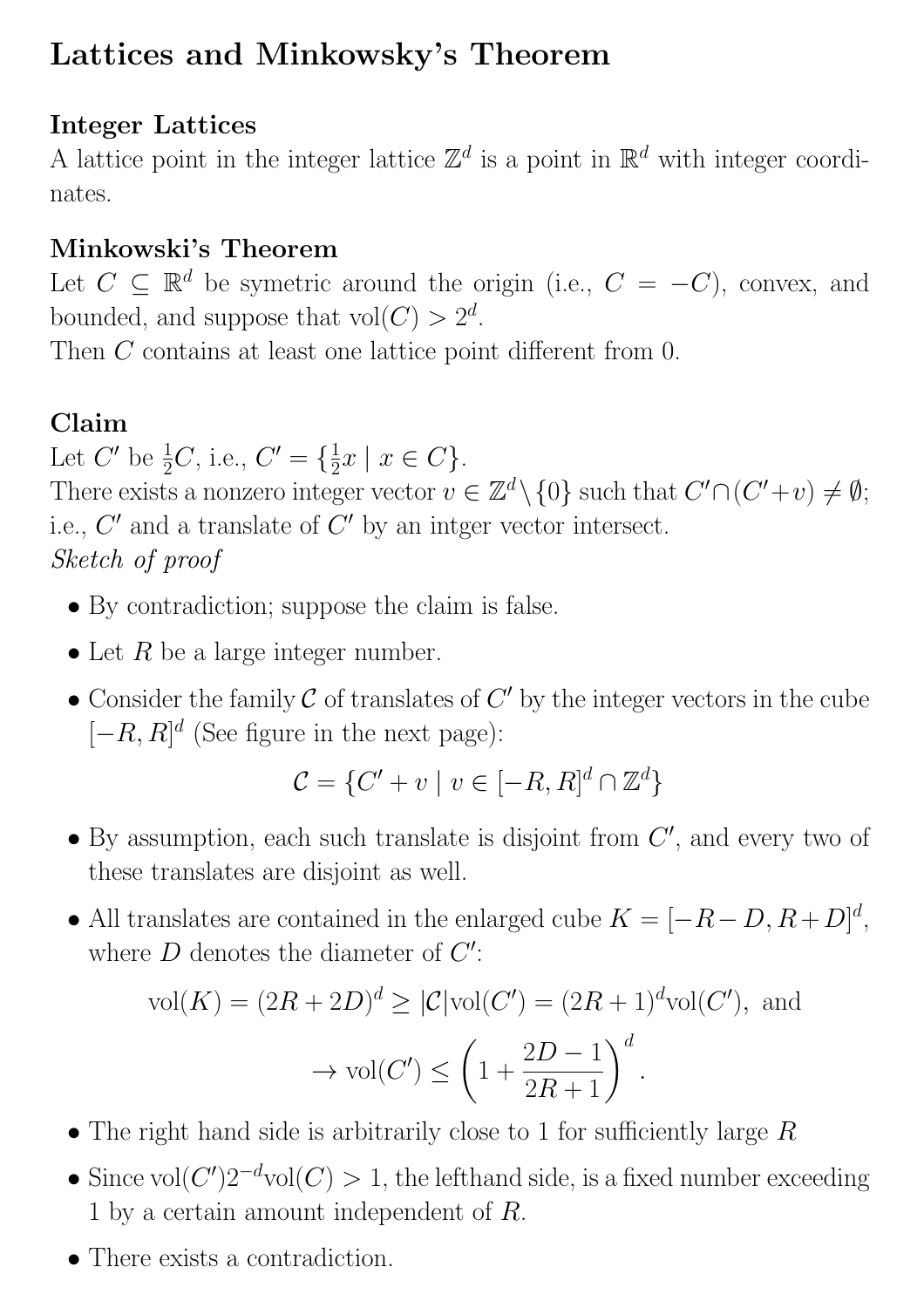

#### Proof of Minkowski Theorem

- Fix a vector  $v \in \mathbb{Z}^d$  as in the Claim, and choose a point  $x \in C' \cap (C' + v)$ .
- $x v \in C'.$
- Since  $C'$  is symetric,  $v x \in C'$ .
- Since C' is convex, the midpoint of the segment between x and  $v x$  lies in  $C'$ , i.e.,

$$
\frac{1}{2}x + \frac{1}{2}(v - x) = \frac{1}{2}v \in C'
$$

• To conclude,

 $v \in C$ .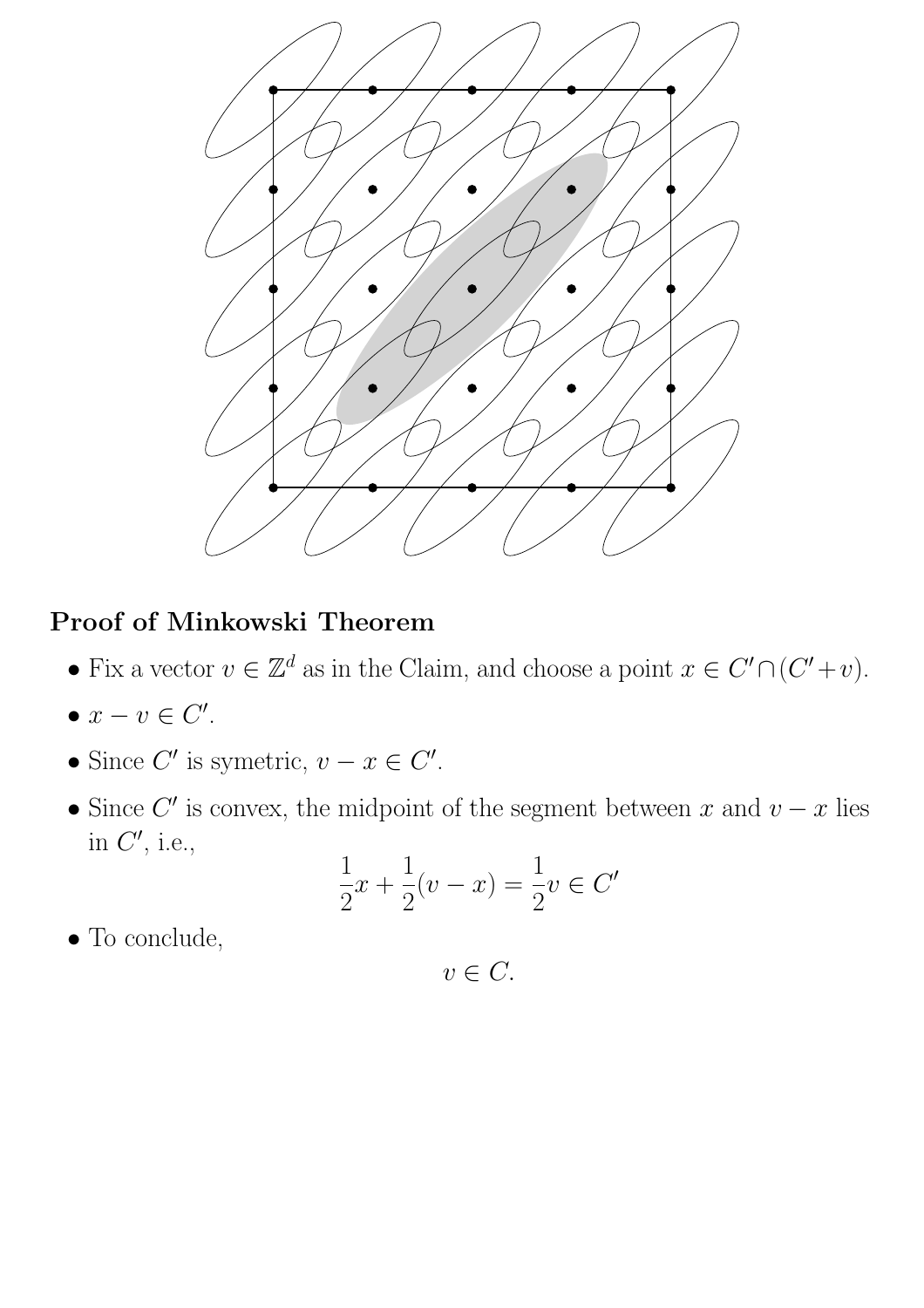

## Example (A regular forest)

Let  $K$  be a circle of diamter 26 centered at the origin. Threes of diameter 0.16 grow at each lattice point within  $K$  except for the origin. You stand at the origin. Prove that you cannot see outside this miniforest.

# Sktech of Proof

- Assume the contrary that one could see outside along some line l passing through the origin.
- The strip  $S$  of width 0.16 with l as the middle line contains no lattice point in  $K$  except for the origin.
- In other words, the sysmetric convex set  $C = K \cap S$  contains no lattice points bu the origin.
- Since  $vol(C) > 4$ , it contradicts Minkowski's theorem.

**Proposition** (Approximating an irrational number by a fraction) Let  $\alpha \in (0,1)$  be a real number and N be a natural number. Then there exists a pair of natural numbers m, n such that  $n \leq N$  and

$$
|\alpha - \frac{m}{n}| < \frac{1}{nN}.
$$

This proposition implies that there are infinitely many pairs  $m$ ,  $n$  such that  $\alpha - \frac{m}{n}$  $\frac{m}{n} < \frac{1}{n^2}$  $\frac{1}{n^2}$ , which is a basic and well-known result in elemantary numner theory.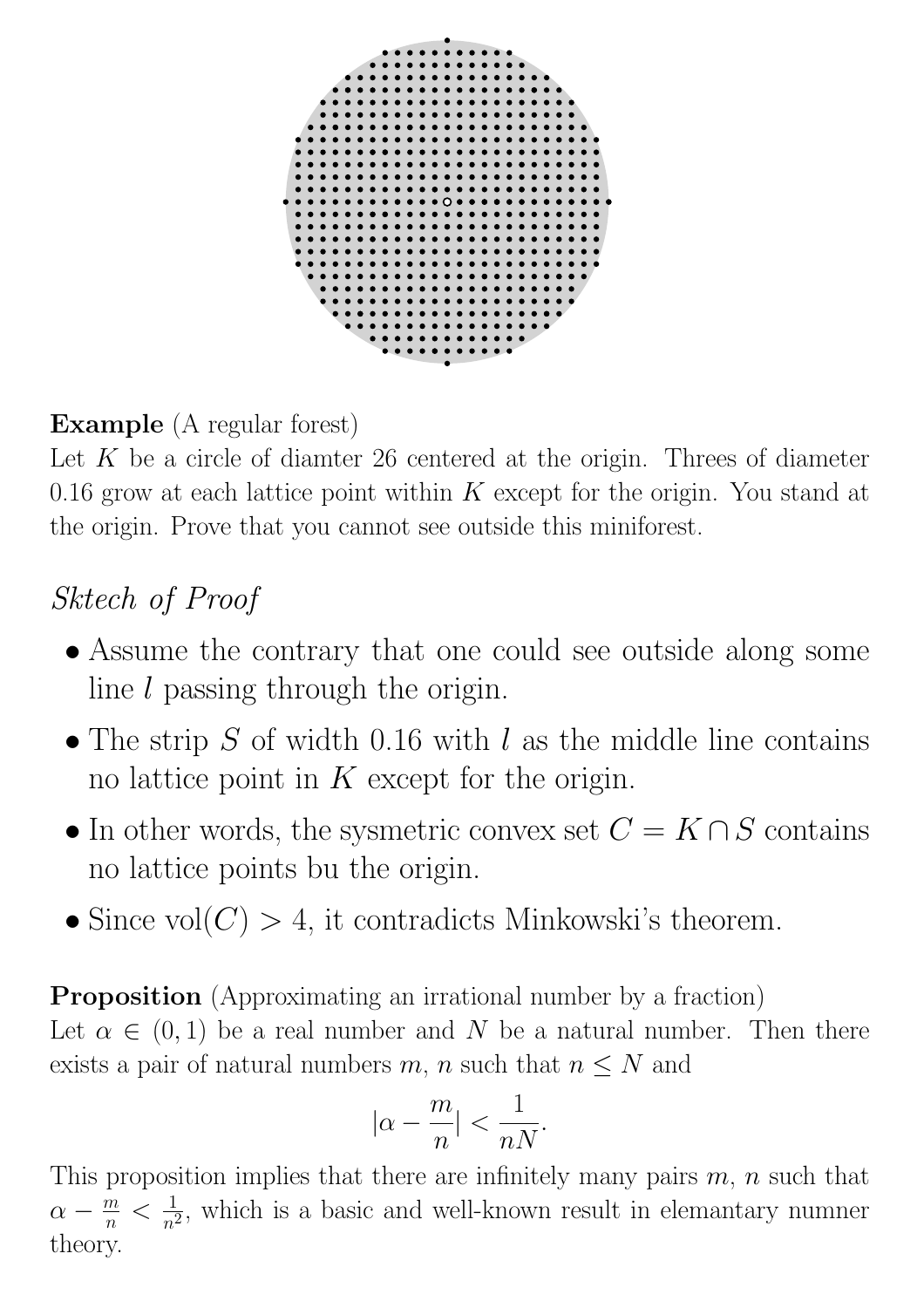

Proof of the Proposition

• Consider the set

$$
C = \{(x, y) \in \mathbb{R}^2 \mid -N - \frac{1}{2} \le x \le N + \frac{1}{2}, \ |ax - y| < \frac{1}{N} \}
$$

- $\bullet$   $C$  is symmetric.
- $vol(C) = (2N + 1)\frac{2}{N} > 4.$
- Therefore,  $C$  contains some nonzero integer lattice point  $(n, m)$ .
- By symmetry, assume  $n > 0$ .
- By the definition of C,  $n \leq N$ , and  $|\alpha n m| < \frac{1}{\Lambda}$  $\frac{1}{N}$ . In other words,

$$
|\alpha - \frac{m}{n}| < \frac{1}{nN}.
$$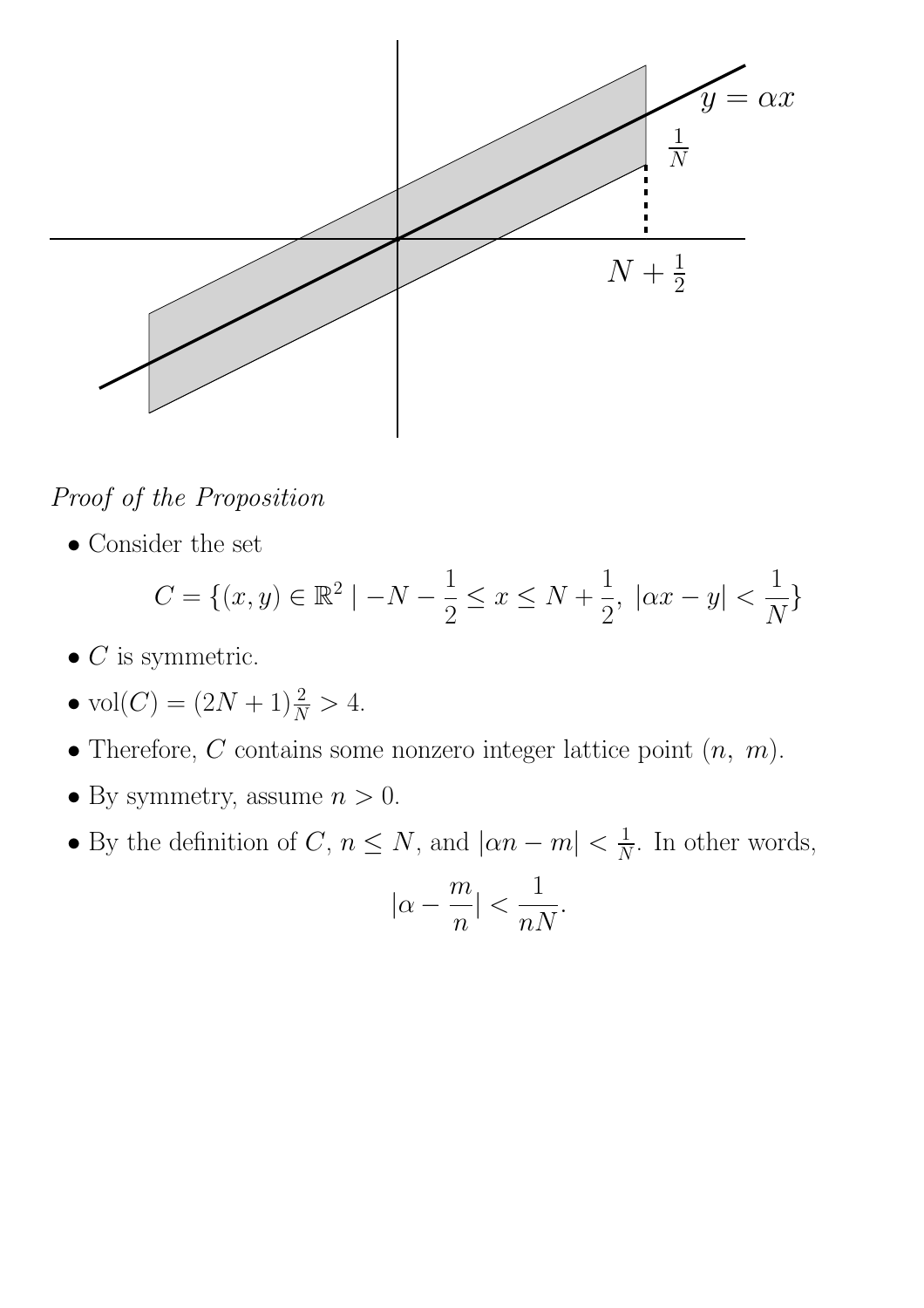#### General Lattices

Let  $z_1, z_2, \ldots, z_d$  be a d-tuple of linearly independent vectors in  $\mathbb{R}^d$ . The lattice with basis  $\{z_1, z_2, \ldots, z_d\}$  is the set of all linear combinations of the  $z_i$  with integer coefficients:

$$
\Lambda = \Lambda(z_1, z_2, \ldots, z_d) = \{i_1z_1 + i_2z_2 + \cdots + i_dz_d \mid (i_1, i_2, \ldots, i_d) \in \mathbb{Z}^d\}
$$

#### Remark

A general lattice has in general many different bases. For example, the sets  $\{(1,0), (0,1)\}\$  and  $\{(1,0), (3,1)\}\$  are both bases of the "standard" lattice  $\mathbb{Z}^2$ .

#### Determinant of a lattice

Form a  $d \times d$  matrix Z with the vector  $z_1, \ldots, z_d$  as columns.

The **determinant of the lattice**  $\Lambda = \Lambda(z_1, z_2, \ldots, z_d)$ , denoted by det  $\Lambda$ is  $|\text{det } Z|.$ 

Geometrically, det  $\Lambda$  is the volume of the parallelepiped  $\{\alpha_1 z_1 + \alpha_2 z_2 + \cdots + \alpha_n z_n\}$  $\alpha_d z_d \mid \alpha_1, \ldots, \alpha_d \in [0, 1]$ .

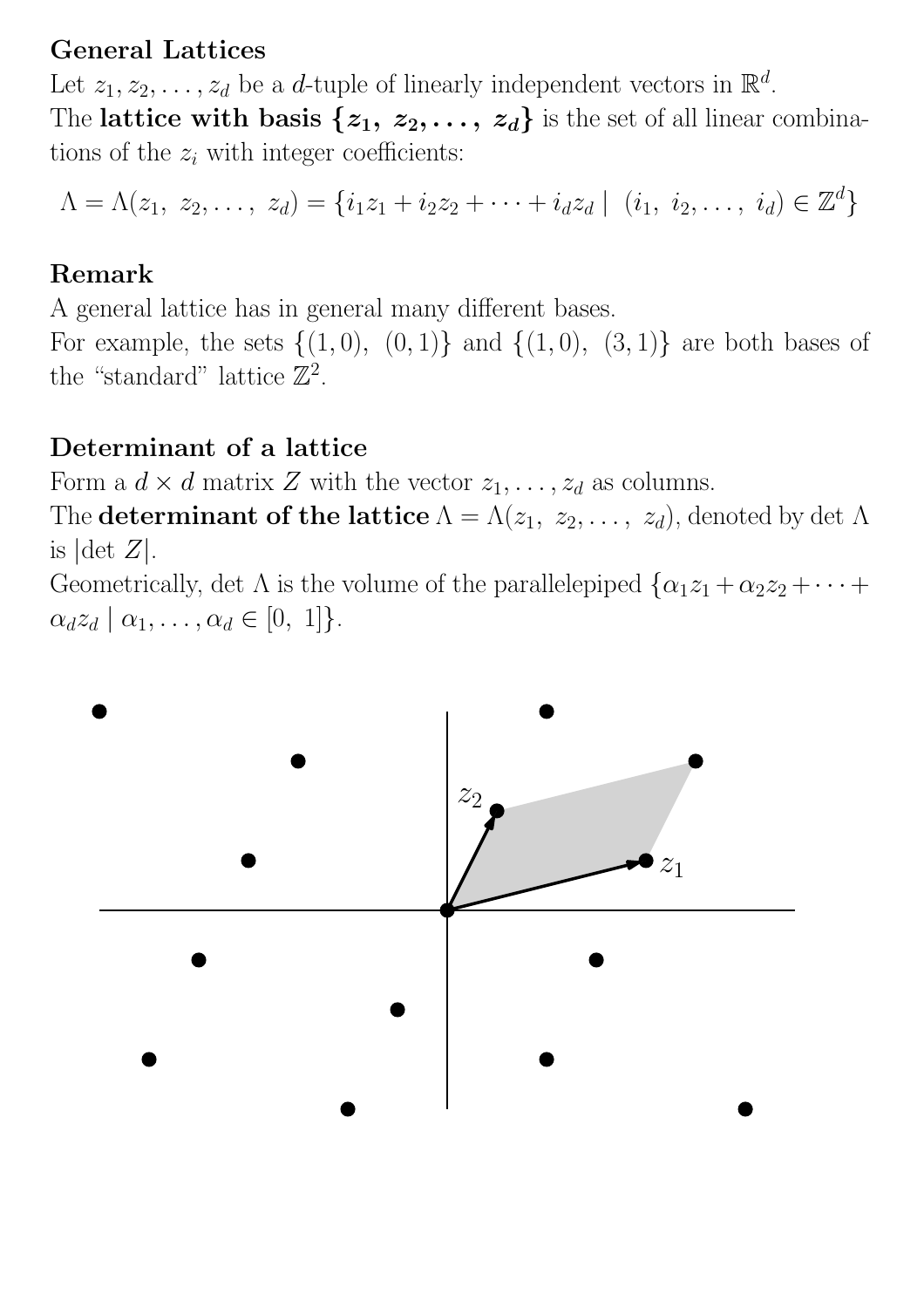## Remark

- det  $\Lambda$  is a property of  $\Lambda$ , and it does not depend on the choice of basis of Λ.
- If Z is the matrix of some basis of  $\Lambda$ , the matrix of every basis of  $\Lambda$  has the form  $BU$ , where U is an integer matrix with determinant  $\pm 1$

## Minkowski's theorem for general lattices

Let  $\Lambda$  be a lattice in  $\mathbb{R}^d$ , and let  $C \subseteq \mathbb{R}^d$  be a symmetric convex set with  $vol(C) > 2<sup>d</sup>$ det A. Then C contains a point of A different from 0.

Sketch of Proof

- Let  $\{z_1, \ldots, z_d\}$  be a basis of  $\Lambda$ .
- Define a linear mapping  $f : \mathbb{R}^d \to \mathbb{R}^d$  by  $f(x_1, x_2, \ldots, x_d) = x_1 z_1 +$  $x_2z_2 + \cdots + x_dz_d$ .
- f is a bijection and  $\Lambda = f(\mathbb{Z}^d)$ .
- For any convex set  $X$ ,

$$
\text{vol}(f(X)) = \det(\Lambda)\text{vol}(X).
$$

- $-$  If X is a cube, this trivially holds.
- $A$  convex set can be approximated by a disjoint union of sufficiently small cubes with arbitrary precision.
- Let  $C'$  be  $f^{-1}(C)$ .
- C' is a symmetric convex set with  $vol(C') = vol(C)/det \ \Lambda > 2^d$ .
- By Minkowski's theorem, C' contains a integer lattice v in  $\mathbb{Z}^d$ .
- C contains  $f(v)$ , and  $f(v)$  is a lattice point of  $\Lambda$ .

## A seemingly more general definition of a lattice

What if we consider integer linear combinations of more than d vectors in  $\mathbb{R}^d$ ? If we take  $d = 1$  and the vectors  $v_1 = (1)$  and  $v_2 = \sqrt{2}$ , then the integer linear combination  $i_1v_1 + i_2v_2$  are dense in the real line. But it is not called a lattice.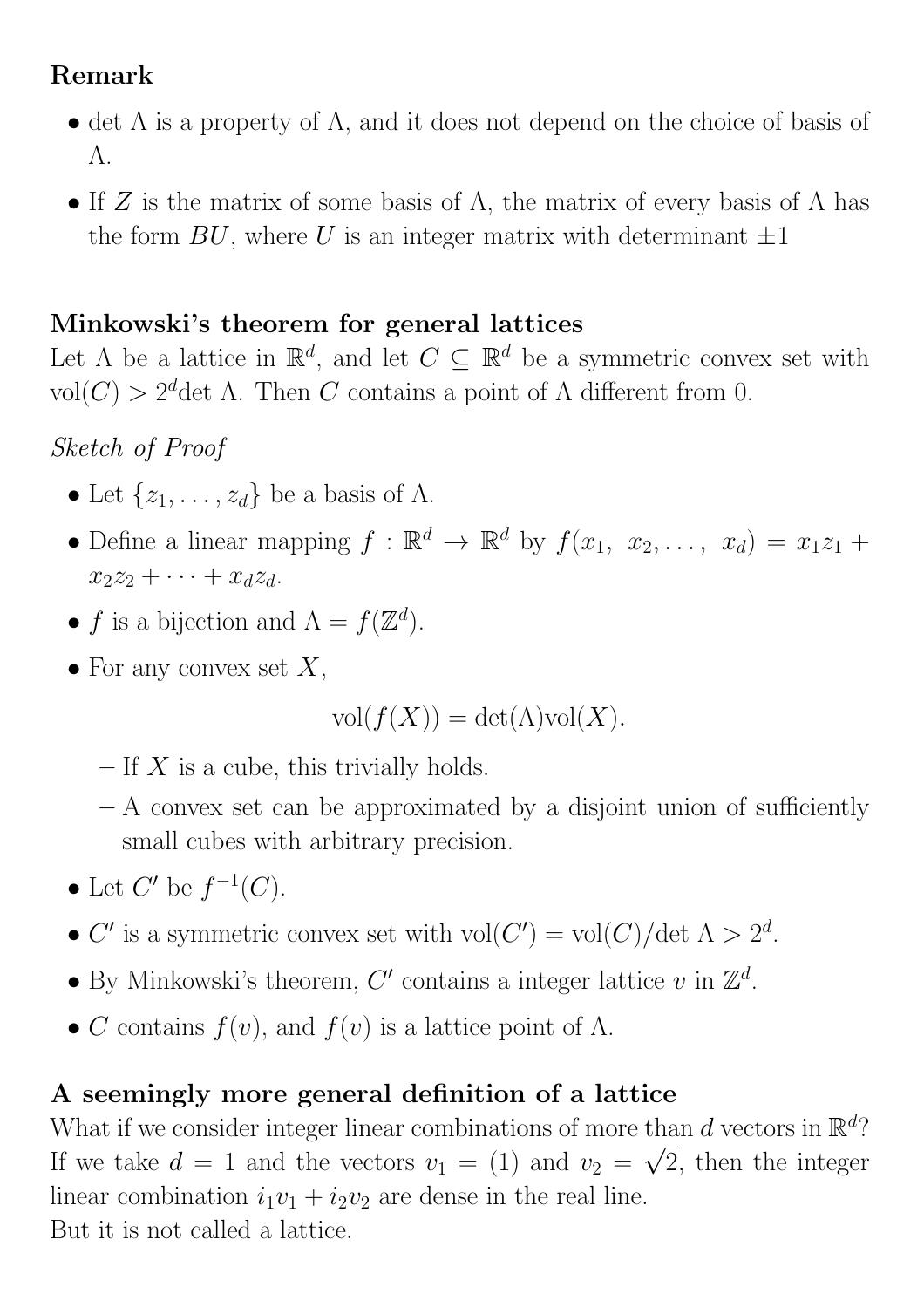## Definition

A discrete subgroup of  $\mathbb{R}^d$  is a set  $\Lambda$  of  $\mathbb{R}^d$  such that whenever  $x, y \in \Lambda$ , then also  $x - y \in \Lambda$  and such that the distance of any two distinct points of  $Λ$  is at least δ, for some fixed positive real number  $δ > 0$ .

# Remark

- If  $v_1, v_2, \ldots, v_n \in \mathbb{R}^d$  are vectors with *rational* coordinates, the set  $\Lambda$  of all their integer linear combinations is a discrete subgroup of  $\mathbb{R}^d$ .
- $\bullet$  Any discrete subgroup of  $\mathbb{R}^d$  whose linear span is all of  $\mathbb{R}^d$  is a general lattice. (The following theorem)

#### Lattice Basis Theorem

Let  $\Lambda \subset \mathbb{R}^d$  be a discrete group of  $\mathbb{R}^d$  whose linear span is  $\mathbb{R}^d$ . Then  $\Lambda$  has a basis: there exists  $d$  linearly independent vectors  $z_1, z_2, \ldots, z_d \in \mathbb{R}^d$  such that  $\Lambda = \Lambda(z_1, z_2, \ldots, z_d)$ .

- Prove by induction
- Consider  $i, 1 \leq i \leq d+1$ , and assume linearly independent vectors  $z_1, z_2, \ldots, z_{i-1}$  have already constructed:
	- Let  $F_{i-1}$  denoetes the  $(i 1)$ -dimensional subspace spanned by  $z_1, z_2, \ldots, z_{i-1}.$
	- All points of  $\Lambda$  lying in  $F_{i-1}$  can be written as integer linear combinations of  $z_1, z_2, \ldots, z_{i-1}$ .
- If  $i = d + 1$ , the statement of the theorem holds.
- So consider  $i \leq d$  and construct  $z_i$
- Since  $\Lambda$  generates  $\mathbb{R}^d$ , there exists a vector  $w \in \Lambda$  not lying in the subspace  $F_{i-1}$ .
- Let P be *i*-dimensional parallelepiped determined by  $z_1, z_2, \ldots, z_{i-1}$  and by  $w$ :

$$
P = \{ \alpha_1 z_1 + \alpha_2 z_2 + \dots + \alpha_{i-1} z_{i-1} + \alpha_i w \mid \alpha_1, \dots, \alpha_i \in [0, 1] \}
$$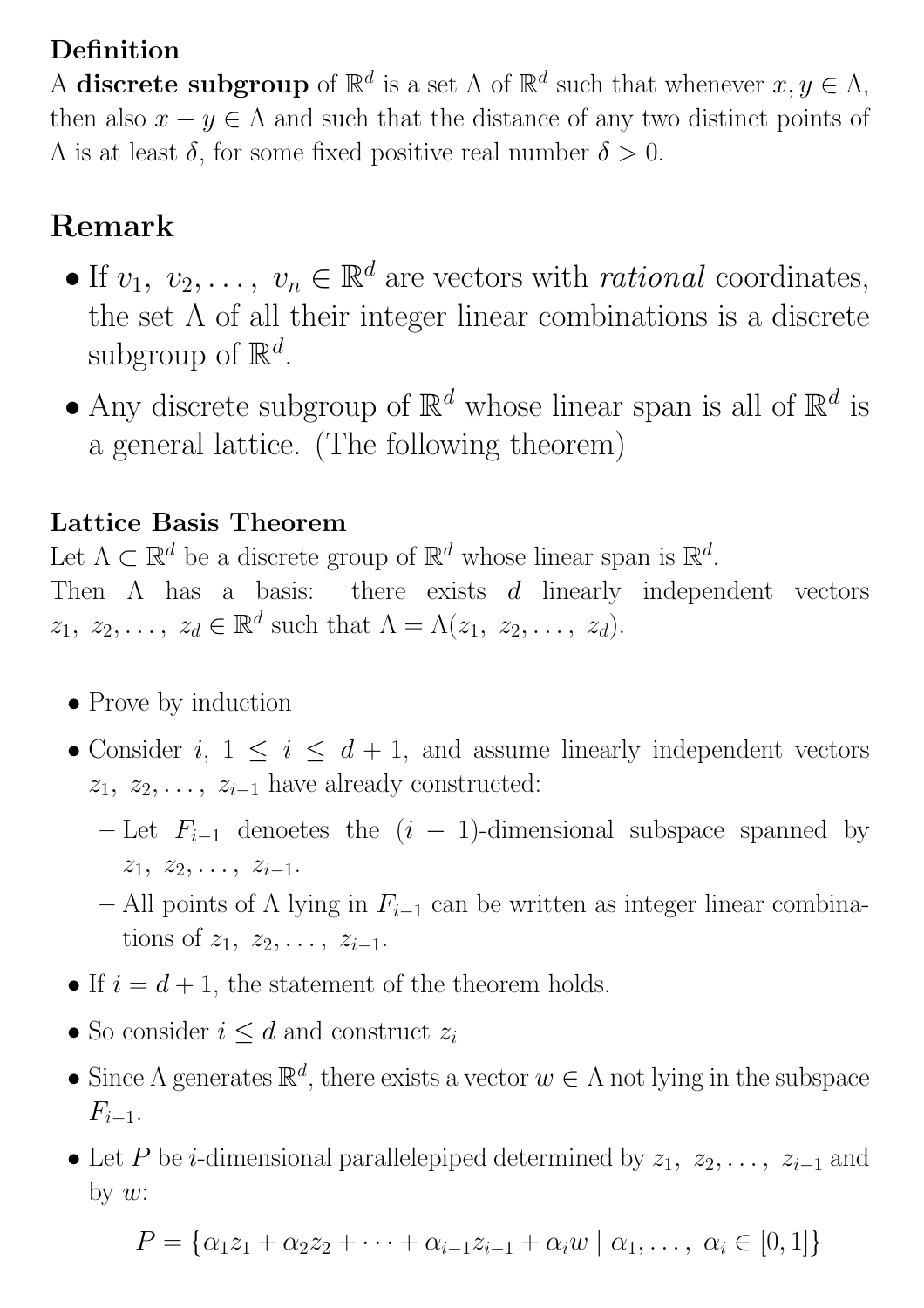

- Among all the points of  $\Lambda$  lying in P but not in  $F_{i-1}$ , choose one nearest to  $F_{i-1}$  and call it  $z_i$ .
- If the points of  $\Lambda \cap P$  are written in the from  $\alpha_1 z_1 + \alpha_2 z_2 + \cdots + \alpha_{i-1} z_{i-1}$ +  $\alpha_i w$ ,  $z_i$  is the w with smallest  $\alpha_i$ .
- Let  $F_i$  be the linear space of  $z_1, \ldots, z_i$ . Then, if a point  $v \in \Lambda$  lies in  $F_i$ , v can be written as  $\beta_1 z_1 + \beta_2 z_2 + \cdots + \beta_i z_i$  for some real numbers  $\beta_1,\ldots,\beta_i.$
- We will prove that all  $\beta_j$ , for  $1 \leq j \leq i$ , are all integers, leading to the theorem
- Let  $\gamma_j$  be the fractional part of  $\beta_j$ , for  $1 \leq j \leq i$ , i.e.,  $\gamma_j = \beta_j \lfloor \beta_j \rfloor$ .
- Let  $v'$  be  $\gamma_1 z_1 + \gamma_2 z_2 + \cdots + \gamma_i z_i$ .
- v' must belong to  $\Lambda$  since v and v' differ by an integer linear combination of vectors of  $\Lambda$ .
- Since  $0 \leq \gamma_j < 1$ , v' lies in the parallelepiped P.
- We must have  $\gamma_i = 0$ ; otherwise, v' would be nearer to  $F_{i-1}$  than  $z_i$ .
- Hence  $v' \in \Lambda \cap F_{i-1}$ , and by the inductive hypothesis, we also get that all the other  $\gamma_j$  are 0.
- So all the  $\beta_j$  are integers.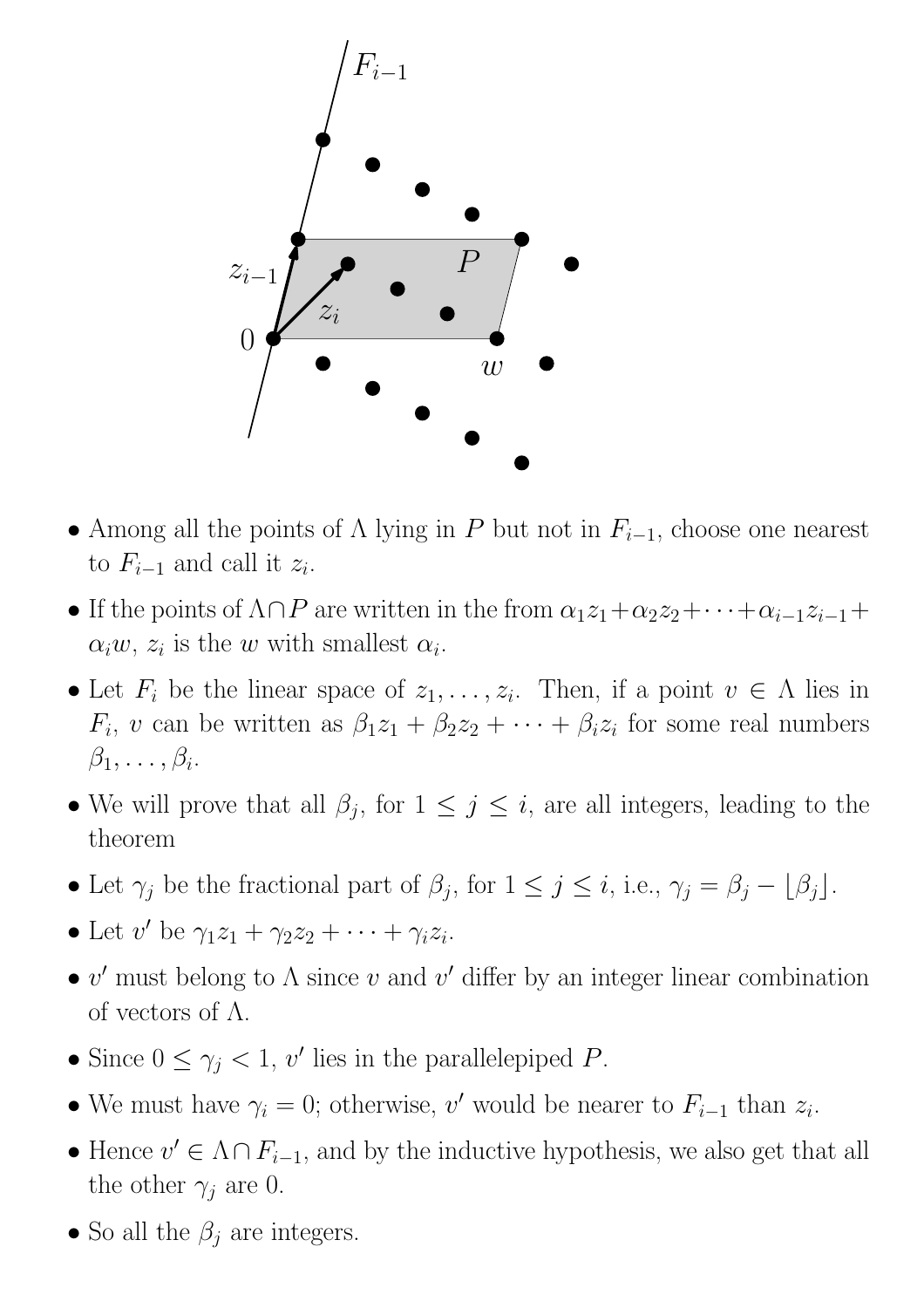## Remark

A general lattice can also be defined as a full-dimensional discrete subgroup of  $\mathbb{R}^d$ .

# Applications

#### Two-Square Theorem

Each pime  $p \equiv 1 \pmod{4}$  can be writted as a sum of two squares:

$$
p = a^2 + b^2, a, b \in \mathbb{Z}.
$$

## Definition

An integer  $a$  is called a **quadratic residue** modulo  $p$  if there exists an integer  $x$  such that

$$
x^2 \equiv a \ (\bmod \ p).
$$

Otherwise,  $q$  is a **quadratic nonresidue** modulo  $p$ .

#### Lemma

If p is a prime with  $p \equiv 1 \pmod{4}$ , then -1 is a quadratic residue modulo p.

- Let F be the field of residue classes modulo p, and let  $F^*$  be  $F \setminus \{0\}$ .
- $i^2 = 1$  has two solutions in F, namely,  $i = 1$  and  $i = -1$ .
- For any  $i \neq \pm 1$ , there exists exactly one  $j \neq i$  with  $ij = 1$ , namely,  $j = i^{-1}$  is the inverse element in F.
- Therefore, all the elements of  $F^* \setminus \{-1,1\}$  can be divided into pairs such that product of elements in each pair is 1.
- $(p-1)! = 1 \cdot 2 \cdots (p-1) \equiv -1 \pmod{p}$ .
- Suppose that contradiction that the equation  $i^2 = -1$  has no solution in  $F_{\perp}$
- All the elements in  $F^*$  can be divided into pairs such that the product of the elements in each pair is -1.
- There are  $(p-1)/2$  pairs, which is an even number.
- Hence  $(p-1)! \equiv (-1)^{(p-1)/2} = 1$ , a contradiction.